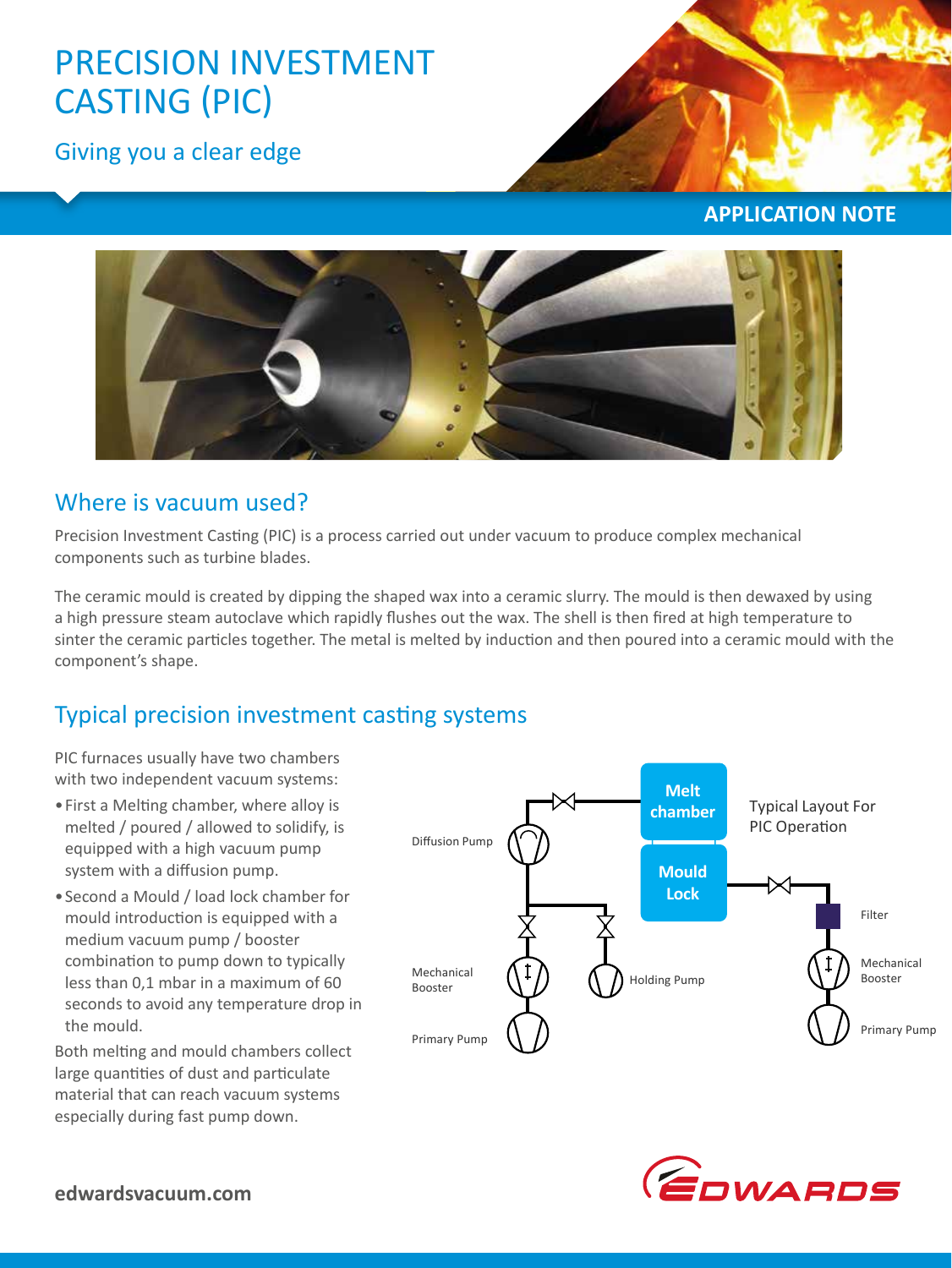## **Solutions**

### **Dry pumping systems - Recommended technology**

GXS dry screw pumps and GMB booster combinations •GXS160, GXS160/1750

- •GXS250, GXS250/2600
- •GXS450, GXS450/2600, GXS450/4200
- •GXS750, GXS750/2600, GXS750/4200

### MAXX vacuum systems

GXS pump range is systemised with pXH mechanical boosters available in two models:

- •pXH4500, displacement 6,766 m<sup>3</sup> /h
- •pXH6000, displacement 8,358 m<sup>3</sup> /h

Benefit: Dry pump systems substantially reduce maintenance and operating costs.

- •Increased tolerance to particles created by the melt
- •Clean residual vacuum
- •Elimination of oil back streaming which is a source of contamination and de‐gassing in the furnace
- •Large water vapour pumping capacity aids drying of the new chamber lining
- •Elimination of oil mist at the exhaust and external oil leaks

| Oil Sealed pumping systems - Conventional technology                                                                                                                   |                 |  |
|------------------------------------------------------------------------------------------------------------------------------------------------------------------------|-----------------|--|
| Stokes microvac rotary piston pumps<br>with EH and 6" Stokes booster combination<br>$\bullet$ 212J<br>•412J                                                            | Diffusion pumps |  |
|                                                                                                                                                                        | $\bullet$ HT10  |  |
|                                                                                                                                                                        | $\bullet$ HT16B |  |
|                                                                                                                                                                        | $\bullet$ HT20B |  |
| •612J                                                                                                                                                                  |                 |  |
| Benefit: Generally, oil sealed pumps have high operating and maintenance costs. If oil sealed technology is to<br>be used, piston pumps are the vacuum pump of choice. |                 |  |
| • Rugged and less sensitive to dust and vapour handling                                                                                                                |                 |  |

- Low rpm operation for the longest pipe life cycle
- Efficient, time proven design to deliver ease of maintenance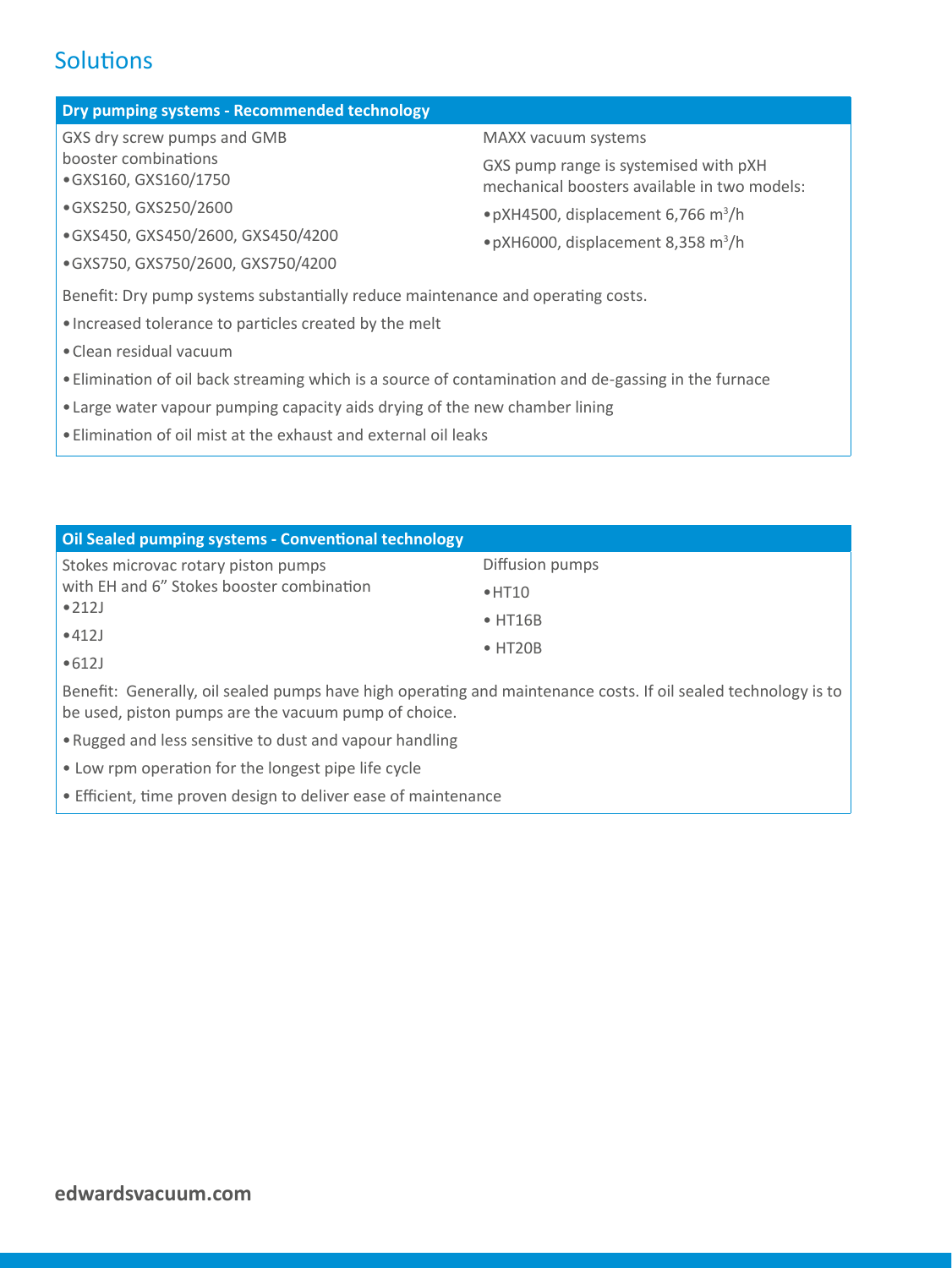# Edwards' Benefits

### GXS dry screw pumps

160 m<sup>3</sup>/h -750 m<sup>3</sup>/h primary pumps with pumping speeds up to 3,450 m<sup>3</sup>/h with vacuum boosters. Equipped with an intelligent on-board controller with extensive communication and automated control capabilities.

| <b>Highly reliable</b><br>Ability to handle harsh processes        |  |
|--------------------------------------------------------------------|--|
| Low maintenance cost<br>No unplanned down-time                     |  |
| <b>Increased productivity</b><br>Longer intervals between services |  |
| Safe operation, consistent output                                  |  |



# Automated control of your process

### MAXX vacuum systems

The GXS pump range is complemented by the new generation of pXH large mechanical boosters for an integrated flexible modular skid design.

**Variety of pump combinations ensure optimized configurations** Delivering the performance required by your processes

**Easy to upgrade**  Whenever you need more capacity